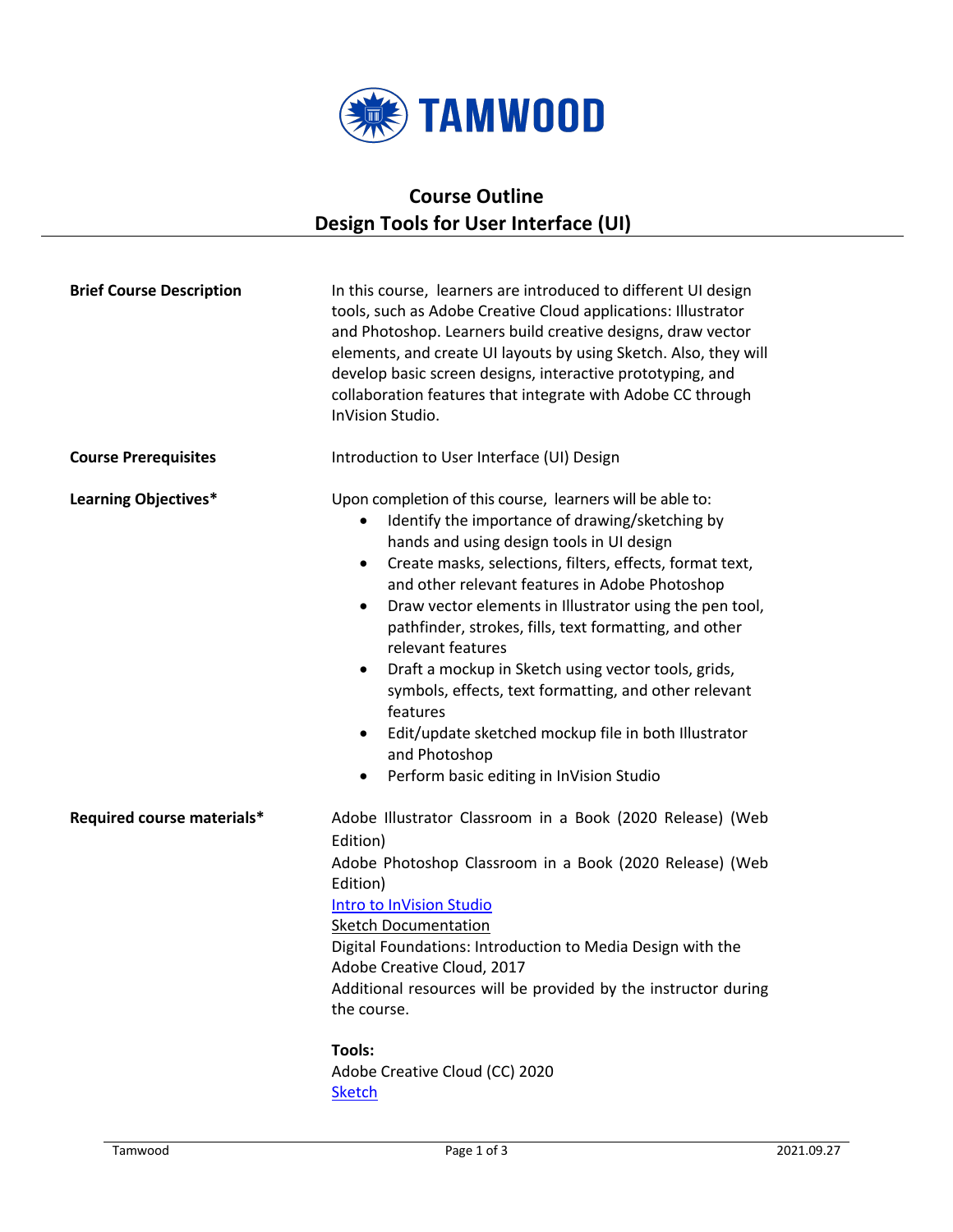

## **Course Outline Design Tools for User Interface (UI)**

|                                  | InVision - InVision Studio Download                        |
|----------------------------------|------------------------------------------------------------|
|                                  | Craft - InVision plugin for Sketch                         |
|                                  | Additional tools and apps will be recommended by the       |
|                                  | instructor.                                                |
|                                  |                                                            |
| <b>Course Duration</b>           | 80 hours                                                   |
|                                  | 4 weeks, 20 hours per week                                 |
|                                  |                                                            |
| <b>Homework Hours</b>            | 4 -6 hours per week                                        |
| <b>Delivery Methods</b>          | Indicate how the course is delivered:                      |
|                                  | X In-class instruction                                     |
|                                  | Distance education                                         |
|                                  | Combined delivery (both in-class and distance)             |
|                                  |                                                            |
| <b>Teaching Methods*</b>         | Lecture format with topic related activities and projects. |
|                                  |                                                            |
| Method(s) of Student Evaluation* | Participation 10%                                          |
|                                  | Project - Adobe Photoshop 25%                              |
|                                  |                                                            |
|                                  | Project - Adobe Illstructor 20%                            |
|                                  | Project - Sketch 25%                                       |
|                                  | Final Project 20%                                          |
| <b>Completion Requirements*</b>  | A minimum final grade of 70% overall,                      |
|                                  | Compliance with Tamwood's course attendance policy.        |
|                                  |                                                            |

## **Course Organization**

| <b>Topics</b>                      | <b>Hours</b> |
|------------------------------------|--------------|
| Adobe Creative Cloud - Illustrator | 20           |
| Adobe Creative Cloud - Photoshop   | -25          |
| <b>InVision</b>                    | 10           |
| Sketch                             | 25           |
| <b>TOTAL</b>                       | 80 Hours     |